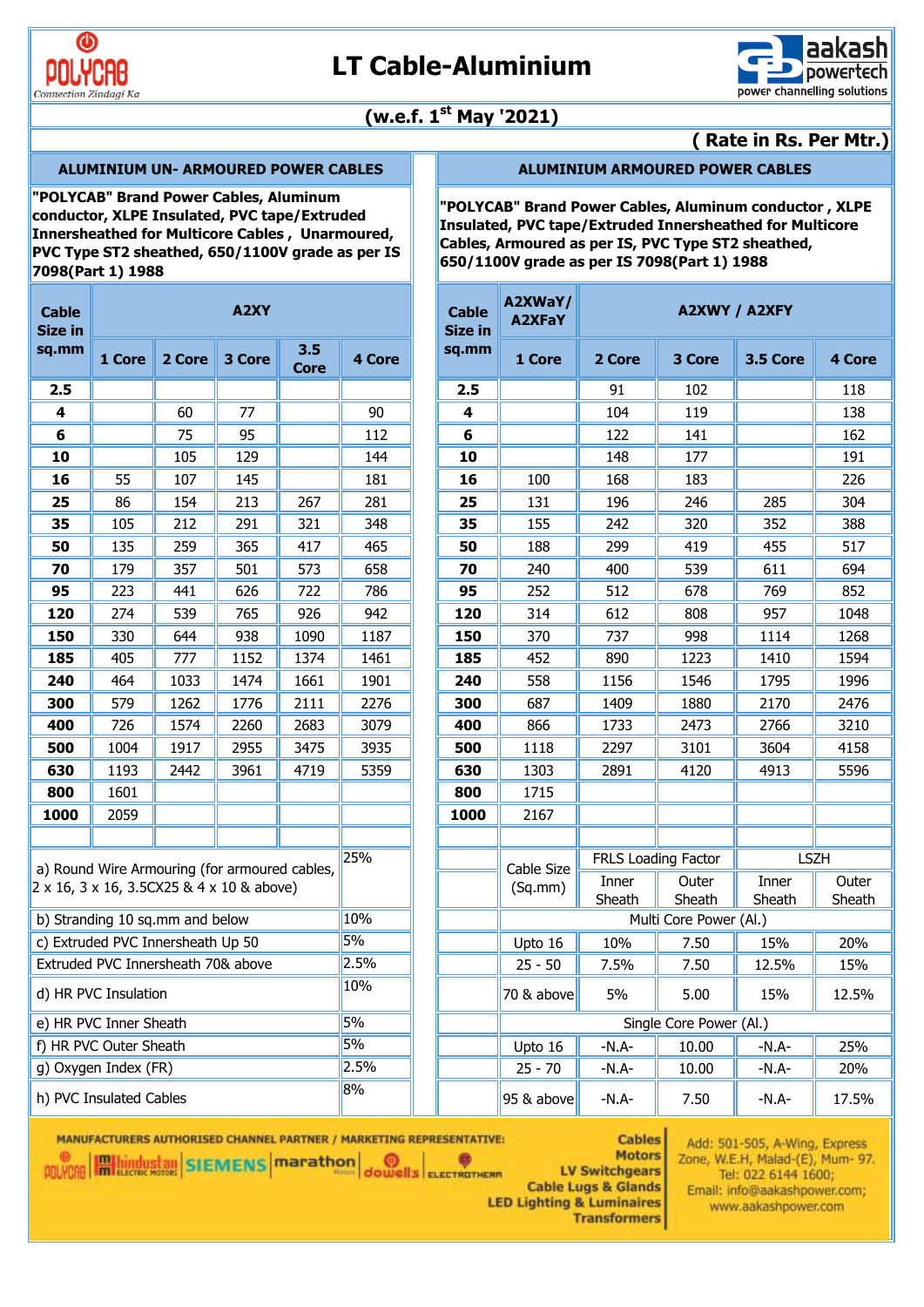



**(Rate in Rs. Per Mtr.)**

#### **COPPER UN- ARMOURED CABLES**

**"POLYCAB" Brand Cables, Copper conductor, XLPE Insulated, PVC tape/Extruded Innersheathed for Multicore Cables , Unarmoured, PVC Type ST2 sheathed, 650/1100V grade as per IS 7098(Part 1) 1988**

**"POLYCAB" Brand Cables, Copper conductor , XLPE Insulated, PVC tape/Extruded Innersheathed for Multicore Cables, Armoured as per IS, PVC Type ST2 sheathed, 650/1100V grade as per IS 7098(Part 1) 1988**

**COPPER ARMOURED CABLES**

| <b>Cable</b><br><b>Size in</b> |                              |                     | 2XY                                            |                 |                             | <b>Cable</b><br>Size in | 2XWaY/<br>2XFaY                                                     |                   |                      | 2XWY / 2XFY     |                   |        |        |        |
|--------------------------------|------------------------------|---------------------|------------------------------------------------|-----------------|-----------------------------|-------------------------|---------------------------------------------------------------------|-------------------|----------------------|-----------------|-------------------|--------|--------|--------|
| sq.mm                          | 1 Core                       | 2 Core              | 3 Core                                         | <b>3.5 Core</b> | 4 Core                      | sq.mm                   | 1 Core                                                              | 2 Core            | 3 Core               | <b>3.5 Core</b> | 4 Core            | 5 Core | 6 Core | 7 Core |
|                                |                              |                     | Rate Per Meter                                 |                 |                             |                         |                                                                     |                   |                      | Rate Per Meter  |                   |        |        |        |
| 4                              |                              | 194                 | 271                                            |                 | 340                         | 4                       |                                                                     | 229               | 301                  |                 | 390               | 488    | 578    | 662    |
| 6                              |                              | 277                 | 389                                            |                 | 496                         | 6                       |                                                                     | 314               | 421                  |                 | 568               | 683    | 903    | 1029   |
| 10                             |                              | 479                 | 656                                            |                 | 775                         | 10                      |                                                                     | 497               | 679                  |                 | 855               | 1108   |        |        |
| 16                             | 370                          | 629                 | 925                                            |                 | 1180                        | 16                      | 442                                                                 | 688               | 965                  |                 | 1265              | 1680   |        |        |
| 25                             | 556                          | 1054                | 1451                                           | 1570            | 1854                        | 25                      | 638                                                                 | 1089              | 1536                 | 1788            | 1974              | 2550   |        |        |
| 35                             | 740                          | 1410                | 1939                                           | 2242            | 2776                        | 35                      | 842                                                                 | 1484              | 2073                 | 2377            | 2926              | 3815   |        |        |
| 50                             | 1019                         | 1898                | 2702                                           | 3123            | 3562                        | 50                      | 1139                                                                | 1972              | 2872                 | 3260            | 3810              | 5200   |        |        |
| 70                             | 1427                         | 2544                | 3869                                           | 4538            | 5318                        | 70                      | 1584                                                                | 2752              | 4077                 | 4718            | 5558              |        |        |        |
| 95                             | 1953                         | 3471                | 5643                                           | 6493            | 7291                        | 95                      | 2045                                                                | 3678              | 5763                 | 6525            | 7548              |        |        |        |
| 120                            | 2463                         | 4367                | 6895                                           | 8586            | 9332                        | 120                     | 2558                                                                | 4510              | 7375                 | 8725            | 9760              |        |        |        |
| 150                            | 3090                         | 5465                | 8095                                           | 9851            | 11157                       | 150                     | 3198                                                                | 5648              | 8457                 | 10211           | 11393             |        |        |        |
| 185                            | 3828                         | 6742                | 10247                                          | 12369           | 14160                       | 185                     | 3911                                                                | 6992              | 10877                | 13087           | 14235             |        |        |        |
| 240                            | 4931                         | 8632                | 13897                                          | 15848           | 18718                       | 240                     | 4986                                                                | 9007              | 14450                | 16400           | 18903             |        |        |        |
| 300                            | 6202                         | 10755               | 16820                                          | 19480           | 22527                       | 300                     | 6298                                                                | 11407             | 17775                | 20500           | 23668             |        |        |        |
| 400                            | 8155                         | 14356               | 22047                                          | 25697           | 30797                       | 400                     | 8449                                                                | 15519             | 24006                | 27954           | 32881             |        |        |        |
| 500                            | 10380                        |                     |                                                |                 |                             | 500                     | 10450                                                               |                   |                      |                 |                   |        |        |        |
| 630                            | 13067                        |                     |                                                |                 |                             | 630                     | 13136                                                               |                   |                      |                 |                   |        |        |        |
| 800                            | 16552                        |                     |                                                |                 |                             | 800                     | 16628                                                               |                   |                      |                 |                   |        |        |        |
| 1000                           | 20692                        |                     |                                                |                 |                             | 1000                    | 20901                                                               |                   |                      |                 |                   |        |        |        |
| <b>Number</b>                  | <b>UN- ARMOURED -</b>        | 2XY                 | <b>Number</b>                                  |                 | <b>UN-ARMOURED -</b><br>2XY | <b>Number</b>           |                                                                     | <b>ARMOURED -</b> | <b>Number</b>        |                 | <b>ARMOURED -</b> |        |        |        |
| of Cores                       | 1.5                          | 2.5                 | of Cores                                       | 1.5             | 2.5                         |                         | 2XWY/2XFY<br>2XWY/2XFY<br>of Cores<br>of Cores<br>1.5<br>2.5<br>1.5 |                   |                      | 2.5             |                   |        |        |        |
| 2                              | 92                           | 136                 | 14                                             | 426             | 760                         | 2                       | 125                                                                 | 176               | 14                   | 515             | 799               |        |        |        |
| 3                              | 121                          | 182                 | 16                                             | 507             | 864                         | 3                       | 159                                                                 | 218               | 16                   | 572             | 901               |        |        |        |
| 4                              | 155                          | 238                 | 19                                             | 599             | 995                         | 4                       | 193                                                                 | 272               | 19                   | 670             | 1032              |        |        |        |
| 5                              | 192                          | 293                 | 24                                             | 760             | 1,259                       | 5                       | 234                                                                 | 327               | 24                   | 839             | 1295              |        |        |        |
| 6                              | 216                          | 332                 | 27                                             | 838             | 1,393                       | 6                       | 262                                                                 | 387               | 27                   | 931             | 1447              |        |        |        |
| $\overline{\mathbf{z}}$        | 247                          | 398                 | 30                                             | 981             | 1,507                       | 7                       | 290                                                                 | 438               | 30                   | 1,024           | 1624              |        |        |        |
| 8                              | 296                          | 458                 | 37                                             | 1182            | 1862                        | 8                       | 336                                                                 | 503               | 37                   | 1,246           | 1990              |        |        |        |
| 10                             | 367                          | 521                 | 44                                             | 1396            | 2237                        | 10                      | 406                                                                 | 574               | 44                   | 1514            | 2459              |        |        |        |
| 12                             | 383                          | 641                 | 61                                             | 1968            | 3051                        | 12                      | 450                                                                 | 672               | 61                   | 2067            | 3353              |        |        |        |
|                                | a) Stranding upto 6 sq.mm    |                     |                                                |                 | 4%                          |                         |                                                                     |                   | ROUND WIRE ARMOURING |                 |                   |        |        |        |
|                                | b) Extruded PVC Innersheath  |                     |                                                |                 | 2.5%                        |                         | 1C x 95 sq. mm & above                                              |                   |                      |                 | 7.5%              |        |        |        |
| c) Tinning                     |                              |                     |                                                |                 | 3%                          |                         | 1.5 sq.mm - 12 core & above                                         |                   |                      |                 | 15%               |        |        |        |
|                                |                              |                     | d) HR PVC Insulation/ Innersheath/ Outersheath |                 |                             |                         |                                                                     |                   |                      |                 |                   |        |        |        |
| (each)                         |                              |                     |                                                |                 | 5%                          |                         | 2.5 sq.mm - 9 core & above                                          |                   |                      |                 | 15%               |        |        |        |
|                                | e) FRLS Loading Power Cables |                     |                                                |                 | 7.5%                        |                         | 10 sq.mm - 4 core & above                                           |                   |                      |                 | 15%               |        |        |        |
|                                | f) Oxygen Index (FR)         |                     |                                                |                 | 2.5%                        |                         | 16 sq.mm - 2 core & above                                           |                   |                      |                 | 15%               |        |        |        |
|                                | g) PVC Insulated Cables      |                     |                                                |                 | 5%                          |                         | 16 sq.mm - 3 core & above                                           |                   |                      |                 | 15%               |        |        |        |
|                                |                              |                     |                                                |                 |                             |                         |                                                                     |                   |                      |                 |                   |        |        |        |
|                                |                              | <b>ARMOURED</b>     |                                                |                 |                             |                         |                                                                     |                   | <b>UN-ARMOURED</b>   |                 |                   |        |        |        |
| Cores                          |                              | FRLS Loading Factor |                                                | <b>LSZH</b>     |                             |                         | Cores                                                               |                   | FRLS Loading Factor  |                 | <b>LSZH</b>       |        |        |        |
|                                | Inner                        | Outer               | Inner                                          | Outer           |                             |                         |                                                                     | Inner             | Outer                | Inner           | Outer             |        |        |        |
|                                | Sheath                       | <b>Sheath</b>       | Sheath                                         | Sheath          |                             |                         |                                                                     | Sheath            | Sheath               | Sheath          | Sheath            |        |        |        |
| $2 - 4$                        | 5%                           | 6.0%                | 15%                                            | 15%             |                             |                         | $2 - 4$                                                             | 5%                | 6.00                 | 15%             | 15%               |        |        |        |
| $5 - 10$                       | 5%                           | 4.0%                | 15%                                            | 15%             |                             |                         | $5 - 10$                                                            | 5%                | 4.00                 | 15%             | 15%               |        |        |        |
| 12 &                           | 5%                           | 4.00                | 12.5%                                          | 12.5%           |                             |                         | 12 &                                                                | 5%                | 4.00                 | 12.5%           | 12.5%             |        |        |        |
|                                |                              |                     |                                                |                 |                             |                         |                                                                     |                   |                      |                 |                   |        |        |        |

**MANUFACTURERS AUTHORISED CHANNEL PARTNER / MARKETING REPRESENTATIVE: POLYCRE HALLMARK ADDRESS OF CONTRACT PARTNER OUVELLE** ELECTROTHERM

**Cables Motors LV Switchgears Cable Lugs & Glands LED Lighting & Luminaires Transformers**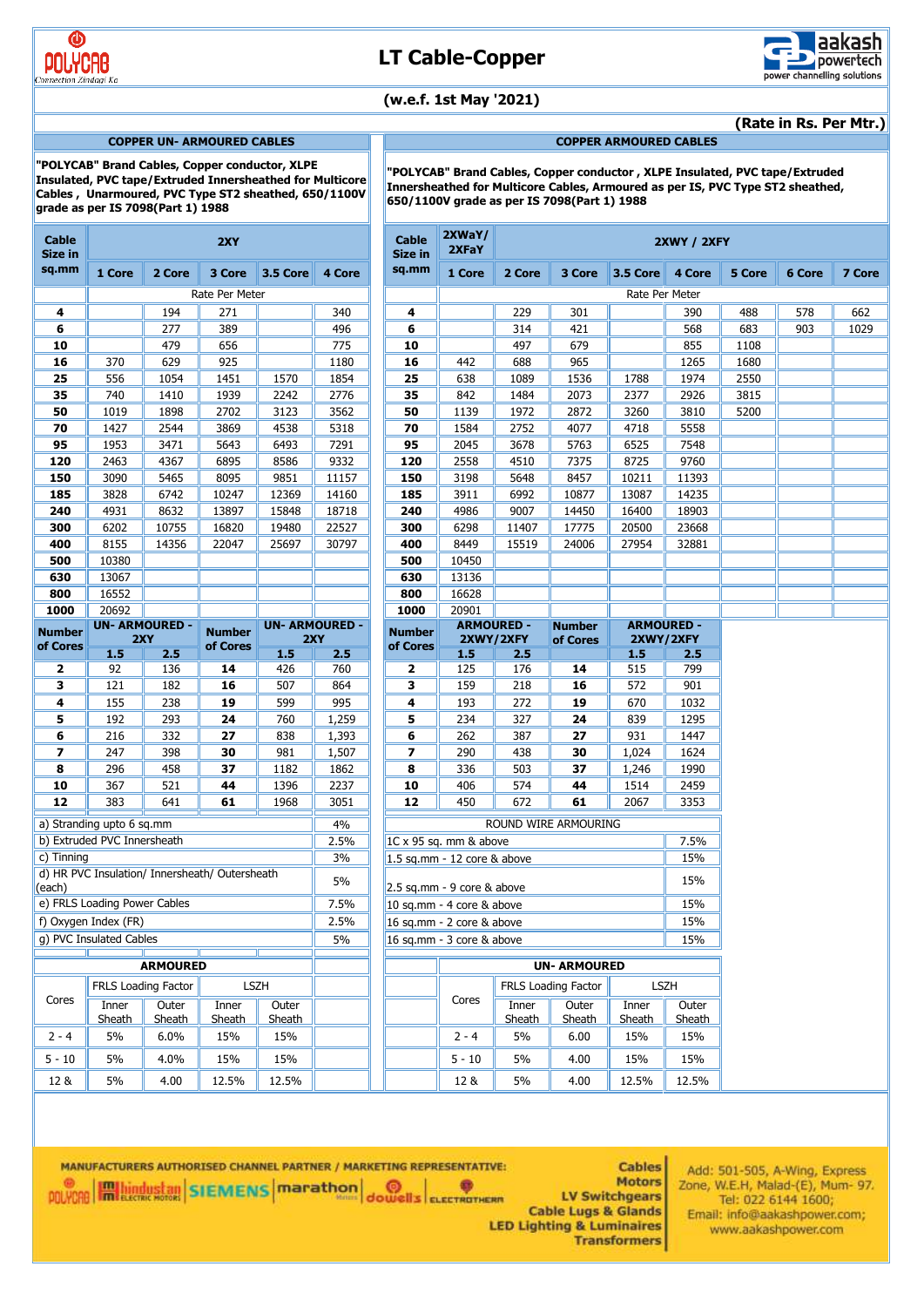



#### **( Rate in Rs.per Mtr.)**

**3 CORE HT XLPE**

**"POLYCAB" Brand Stranded Compact Circular Aluminium Conductor, Conductor Screen With Extruded Semi Conducting Compound, XLPE Insulated, Insulation Screening with extruded Semi Conducting Compound in combination with Copper Tape (0.2kA for 1 sec/Core),, innersheath of PVC tape, galvanised flat steel strip armoured and overall PVC Sheathed Cable conforming to IS 7098 / (PART-II) 1985 with latest amendments.**

| <b>Cables Size in</b><br>Sq. MM             | 3.3 KV (UE)                            | 6.6 KV (E) | 6.6 KV (U/E)<br>& 11 KV (E) | <b>11 KV (UE)</b>     | 22 KV (E) | 33 KV (E) | 33 KV (UE) |  |
|---------------------------------------------|----------------------------------------|------------|-----------------------------|-----------------------|-----------|-----------|------------|--|
| 35                                          |                                        |            | 794                         |                       |           |           |            |  |
| 50                                          |                                        |            | 911                         |                       |           |           |            |  |
| 70                                          | 1017                                   | 1017       | 1083                        |                       |           |           |            |  |
| 95                                          | 1186                                   | 1186       | 1296                        | 1713                  | 1796      | 2374      |            |  |
| 120                                         | 1398                                   | 1398       | 1496                        | 1969                  | 2032      | 2606      |            |  |
| 150                                         | 1591                                   | 1591       | 1677                        | 2169                  | 2271      | 2878      | 3284       |  |
| 185                                         | 1846                                   | 1846       | 1959                        | 2462                  | 2560      | 3188      | 3648       |  |
| 240                                         | 2246                                   | 2246       | 2358                        | 2900                  | 3005      | 3634      | 4122       |  |
| 300                                         | 2688                                   | 2688       | 2796                        | 3352                  | 3455      | 4104      | 4621       |  |
| 400                                         | 3339                                   | 3339       | 3415                        | 3971                  | 4144      | 4775      | 5344       |  |
|                                             | <b>EXTRA FOR SPECIAL CONSTRUCTION:</b> |            |                             |                       |           |           |            |  |
| 1) Extruded PVC Inner Sheath                |                                        |            | 3%                          |                       |           |           |            |  |
| 2) Pressure Extruded PVC Innersheath        |                                        |            | 13%                         |                       |           |           |            |  |
| 3) Round Wire Armouring -<br>Up to 11 KV 'E |                                        |            | 25%                         |                       |           |           |            |  |
| $11$ KV (UE) & Above                        |                                        |            | 27.5%                       |                       |           |           |            |  |
| 4) FRLS PVC Inner Sheath                    |                                        |            | 5%                          |                       |           |           |            |  |
| 5) FRLS PVC Outer Sheath                    |                                        |            | 5%                          |                       |           |           |            |  |
| 6) FR Sheath with Oxygen Index              |                                        |            | 3%                          |                       |           |           |            |  |
|                                             |                                        |            |                             |                       |           |           |            |  |
|                                             |                                        |            |                             | <b>1 CORE HT XLPE</b> |           |           |            |  |

**"POLYCAB" Brand Stranded Compact Circular Aluminium Conductor, Conductor Screen with extruded semi conducting compound, XLPE insulated, insulation screening with extruded semi conducting compound in combination with Copper tape (0.2kA for 1sec), AL flat strip / round armoured and overall PVC sheathed cable confirming to IS 7098 / (PART-II) 1985 with latest amendments.**

| <b>Cables Size in</b>    | 3.3 KV (UE) |                                        |            | $6.6$ KV $(E)$ | 6.6 KV (U/E) & 11 KV (E) |            |            | <b>11 KV (UE)</b> |
|--------------------------|-------------|----------------------------------------|------------|----------------|--------------------------|------------|------------|-------------------|
| Sq. MM                   | Alu. Flat.  | Alu. Round                             | Alu. Flat. | Alu. Round     | Alu. Flat.               | Alu. Round | Alu. Flat. | Alu. Round        |
| 240                      | 799         | 838                                    | 799        | 838            | 878                      | 922        | 994        | 1047              |
| 300                      | 915         | 966                                    | 915        | 966            | 1008                     | 1063       | 1133       | 1192              |
| 400                      | 1113        | 1173                                   | 1113       | 1173           | 1208                     | 1271       | 1345       | 1415              |
| 500                      | 1420        | 1496                                   | 1420       | 1496           | 1473                     | 1547       | 1690       | 1777              |
| 630                      | 1715        | 1808                                   | 1715       | 1808           | 1762                     | 1854       | 1997       | 2099              |
| 800                      | 2133        | 2243                                   | 2133       | 2243           | 2162                     | 2274       | 2391       | 2518              |
| 1000                     | 2523        | 2656                                   | 2523       | 2656           | 2771                     | 2919       | 2964       | 3117              |
| <b>Cables Size in</b>    |             | 22 KV (E)                              |            | 33 KV (E)      |                          | 33 KV (UE) |            |                   |
| Sq. MM                   | Alu. Flat.  | Alu. Round                             | Alu. Flat. | Alu. Round     | Alu. Flat.               | Alu. Round |            |                   |
| 240                      | 1018        | 1072                                   | 1309       | 1379           | 1499                     | 1579       |            |                   |
| 300                      | 1159        | 1220                                   | 1547       | 1631           | 1666                     | 1755       |            |                   |
| 400                      | 1375        | 1446                                   | 1776       | 1865           | 1879                     | 1976       |            |                   |
| 500                      | 1690        | 1777                                   | 2092       | 2204           | 2180                     | 2298       |            |                   |
| 630                      | 1997        | 2099                                   | 2432       | 2560           | 2533                     | 2665       |            |                   |
| 800                      | 2391        | 2518                                   | 2879       | 3030           | 3005                     | 3160       |            |                   |
| 1000                     | 2964        | 3117                                   | 3522       | 3694           | 3788                     | 3985       |            |                   |
|                          |             | <b>EXTRA FOR SPECIAL CONSTRUCTION:</b> |            |                |                          |            |            |                   |
| 1) FRLS PVC Inner Sheath |             |                                        | 7.5%       |                |                          |            |            |                   |
| 2) FRLS PVC Outer Sheath |             |                                        | 5%         |                |                          |            |            |                   |
| $3)$ Oxygen Index        |             |                                        | 3%         |                |                          |            |            |                   |

MANUFACTURERS AUTHORISED CHANNEL PARTNER / MARKETING REPRESENTATIVE: **POLYCAS HALLIAN SIEMENS Marathon 30 POLYCAS CLEETATION** 

Cables Motors LV Switchgears **Cable Lugs & Glands** LED Lighting & Luminaires<br>Transformers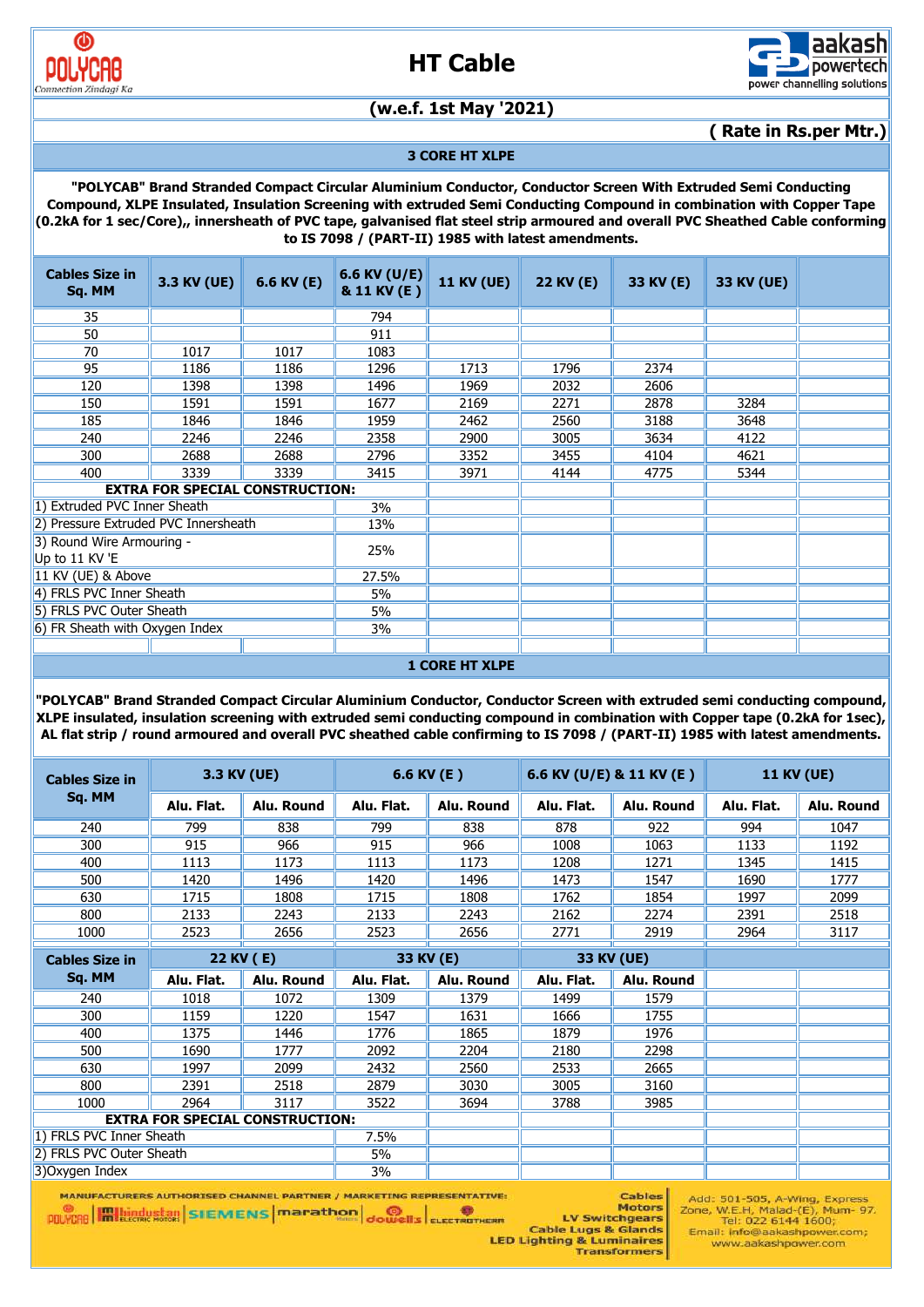



#### **OVERALL SHIELDED** ‐ **ARMOURED INSTRUMENTATION CABLES**

**Str/Solid Cu PVC/XLPE Insulated Core/Pair/Triad/Quad laid up togather with Al (Inner sheathed GI Steel Wire Mylar/Drain Wire) Round/Strip Armoured PVC Outer Sheathed Instrumentation**

| <b>Type</b>  | No of<br><b>Element</b> | <b>Size</b><br>sq.mm. | Rate/<br>Per<br><b>Meter</b> | <b>Size</b><br>sq.mm. | Rate/<br>Per<br><b>Meter</b> | <b>Size</b><br>sq.mm.   | Rate/<br>Per<br><b>Meter</b> | <b>Size</b><br>sq.mm. | Rate/<br>Per<br><b>Meter</b> | <b>Size</b><br>sq.mm. | Rate/<br>Per<br><b>Meter</b> |
|--------------|-------------------------|-----------------------|------------------------------|-----------------------|------------------------------|-------------------------|------------------------------|-----------------------|------------------------------|-----------------------|------------------------------|
| <b>Core</b>  | 2                       | 0.50                  | 105                          | 0.75                  | 121                          | 1                       | 136                          | 1.5                   | 163                          | 2.5                   | 223                          |
| <b>Core</b>  | 3                       | 0.50                  | 125                          | 0.75                  | 151                          | 1                       | 171                          | 1.5                   | 212                          | 2.5                   | 294                          |
| <b>Core</b>  | 4                       | 0.50                  | 141                          | 0.75                  | 169                          | $\mathbf{1}$            | 199                          | 1.5                   | 249                          | 2.5                   | 355                          |
| <b>Core</b>  | $\overline{\mathbf{5}}$ | 0.50                  | 157                          | 0.75                  | 194                          | $\mathbf{1}$            | 229                          | 1.5                   | 291                          | 2.5                   | 424                          |
| <b>Core</b>  | 6                       | 0.50                  | 177                          | 0.75                  | 223                          | $\mathbf{1}$            | 268                          | 1.5                   | 336                          | 2.5                   | 502                          |
| <b>Core</b>  | 7                       | 0.50                  | 191                          | 0.75                  | 245                          | $\overline{\mathbf{1}}$ | 294                          | 1.5                   | 384                          | 2.5                   | 574                          |
| <b>Core</b>  | $\overline{\mathbf{8}}$ | 0.50                  | 215                          | 0.75                  | 275                          | $\mathbf{1}$            | 332                          | 1.5                   | 438                          | 2.5                   | 651                          |
| <b>Core</b>  | 10                      | 0.50                  | 249                          | 0.75                  | 325                          | $\mathbf{1}$            | 397                          | 1.5                   | 527                          | 2.5                   | 800                          |
| <b>Core</b>  | $\overline{12}$         | 0.50                  | 281                          | 0.75                  | 369                          | 1                       | 452                          | 1.5                   | 611                          | 2.5                   | 907                          |
| <b>Core</b>  | 14                      | 0.50                  | 320                          | 0.75                  | 413                          | $\mathbf{1}$            | 516                          | 1.5                   | 712                          | 2.5                   | 1069                         |
| <b>Core</b>  | 16                      | 0.50                  | 350                          | 0.75                  | 461                          | 1                       | 575                          | 1.5                   | 788                          | 2.5                   | 1195                         |
| <b>Core</b>  | 19                      | 0.50                  | 396                          | 0.75                  | 526                          | $\mathbf{1}$            | 667                          | 1.5                   | 901                          | 2.5                   | 1413                         |
| <b>Core</b>  | 24                      | 0.50                  | 479                          | 0.75                  | 634                          | $\mathbf{1}$            | 804                          | 1.5                   | 1116                         | 2.5                   | 1761                         |
| <b>PAIR</b>  | 1                       | 0.50                  | 105                          | 0.75                  | 121                          | 1                       | 136                          | 1.5                   | 163                          | 2.5                   | 223                          |
| <b>PAIR</b>  | $\overline{\mathbf{2}}$ | 0.50                  | 153                          | 0.75                  | 185                          | $\mathbf{1}$            | 213                          | 1.5                   | 263                          | 2.5                   | 375                          |
| <b>PAIR</b>  | 3                       | 0.50                  | 185                          | 0.75                  | 230                          | $\mathbf{1}$            | 275                          | 1.5                   | 345                          | 2.5                   | 510                          |
| <b>PAIR</b>  | 4                       | 0.50                  | 220                          | 0.75                  | 280                          | $\mathbf{1}$            | 338                          | 1.5                   | 443                          | 2.5                   | 663                          |
| <b>PAIR</b>  | 5                       | 0.50                  | 255                          | 0.75                  | 330                          | $\mathbf{1}$            | 400                          | 1.5                   | 535                          | 2.5                   | 812                          |
| <b>PAIR</b>  | 6                       | 0.50                  | 293                          | 0.75                  | 380                          | $\overline{\mathbf{1}}$ | 465                          | 1.5                   | 625                          | 2.5                   | 943                          |
| <b>PAIR</b>  | 7                       | 0.50                  | 323                          | 0.75                  | 420                          | 1                       | 525                          | 1.5                   | 720                          | 2.5                   | 1080                         |
| <b>PAIR</b>  | 8                       | 0.50                  | 360                          | 0.75                  | 475                          | 1                       | 590                          | 1.5                   | 798                          | 2.5                   | 1215                         |
| <b>PAIR</b>  | 10                      | 0.50                  | 433                          | 0.75                  | 570                          | $\mathbf{1}$            | 715                          | 1.5                   | 973                          | 2.5                   | 1495                         |
| <b>PAIR</b>  | $\overline{12}$         | 0.50                  | 490                          | 0.75                  | 640                          | $\mathbf{1}$            | 833                          | 1.5                   | 1140                         | 2.5                   | 1760                         |
| <b>PAIR</b>  | 14                      | 0.50                  | 540                          | 0.75                  | 748                          | $\mathbf{1}$            | 945                          | 1.5                   | 1318                         | 2.5                   | 2028                         |
| <b>PAIR</b>  | 16                      | 0.50                  | 615                          | 0.75                  | 825                          | $\mathbf{1}$            | 1068                         | 1.5                   | 1470                         | 2.5                   | 2305                         |
| <b>PAIR</b>  | 19                      | 0.50                  | 700                          | 0.75                  | 975                          | $\mathbf{1}$            | 1243                         | 1.5                   | 1720                         | 2.5                   | 2700                         |
| <b>PAIR</b>  | 24                      | 0.50                  | 875                          | 0.75                  | 1223                         | 1                       | 1548                         | 1.5                   | 2163                         | 2.5                   | 3393                         |
| <b>TRIAD</b> | 1                       | 0.50                  | 127                          | 0.75                  | 153                          | 1                       | 173                          | 1.5                   | 214                          | 2.5                   | 296                          |
| <b>TRIAD</b> | $\overline{\mathbf{2}}$ | 0.50                  | 212                          | 0.75                  | 262                          | $\mathbf{1}$            | 291                          | 1.5                   | 377                          | 2.5                   | 545                          |
| <b>TRIAD</b> | $\overline{\mathbf{3}}$ | 0.50                  | 262                          | 0.75                  | 331                          | $\mathbf{1}$            | 379                          | 1.5                   | 497                          | 2.5                   | 736                          |
| <b>TRIAD</b> | 4                       | 0.50                  | 315                          | 0.75                  | 406                          | 1                       | 473                          | 1.5                   | 625                          | 2.5                   | 927                          |
| <b>TRIAD</b> | 5                       | 0.50                  | 363                          | 0.75                  | 482                          | $\overline{\mathbf{1}}$ | 561                          | 1.5                   | 756                          | 2.5                   | 1127                         |
| <b>TRIAD</b> | 6                       | 0.50                  | 418                          | 0.75                  | 558                          | 1                       | 657                          | 1.5                   | 874                          | 2.5                   | 1324                         |
| <b>TRIAD</b> | 7                       | 0.50                  | 462                          | 0.75                  | 618                          | 1                       | 735                          | 1.5                   | 985                          | 2.5                   | 1507                         |
| <b>TRIAD</b> | $\overline{\mathbf{8}}$ | 0.50                  | 520                          | 0.75                  | 680                          | $\mathbf{1}$            | 823                          | 1.5                   | 1117                         | 2.5                   | 1720                         |
| <b>TRIAD</b> | 10                      | 0.50                  | 617                          | 0.75                  | 842                          | $\mathbf{1}$            | 999                          | 1.5                   | 1375                         | 2.5                   | 2120                         |
| <b>TRIAD</b> | $\overline{12}$         | 0.50                  | 702                          | 0.75                  | 969                          | $\overline{\mathbf{1}}$ | 1170                         | 1.5                   | 1606                         | 2.5                   | 2510                         |
| <b>TRIAD</b> | 14                      | 0.50                  | 798                          | 0.75                  | 1107                         | $\mathbf{1}$            | 1339                         | 1.5                   | 1845                         | 2.5                   | 2890                         |
| <b>TRIAD</b> | 16                      | 0.50                  | 885                          | 0.75                  | 1233                         | 1                       | 1504                         | 1.5                   | 2090                         | 2.5                   | 3277                         |
| <b>TRIAD</b> | 19                      | 0.50                  | 1022                         | 0.75                  | 1432                         | 1                       | 1751                         | 1.5                   | 2442                         | 2.5                   | 3843                         |
| <b>TRIAD</b> | 24                      | 0.50                  | 1265                         | 0.75                  | 1792                         | 1                       | 2191                         | 1.5                   | 3075                         | 2.5                   | 4836                         |
| <b>QUAD</b>  | $\mathbf{1}$            | 0.50                  | 147                          | 0.75                  | 177                          | $\mathbf{1}$            | 206                          | 1.5                   | 256                          | 2.5                   | 365                          |

MANUFACTURERS AUTHORISED CHANNEL PARTNER / MARKETING REPRESENTATIVE:

POLYCRE **Hallingestag** SIEMENS **marathon** dowells ELECTROTHERM

**Cables Motors** LV Switchgears **Cable Lugs & Glands LED Lighting & Luminaires Transformers**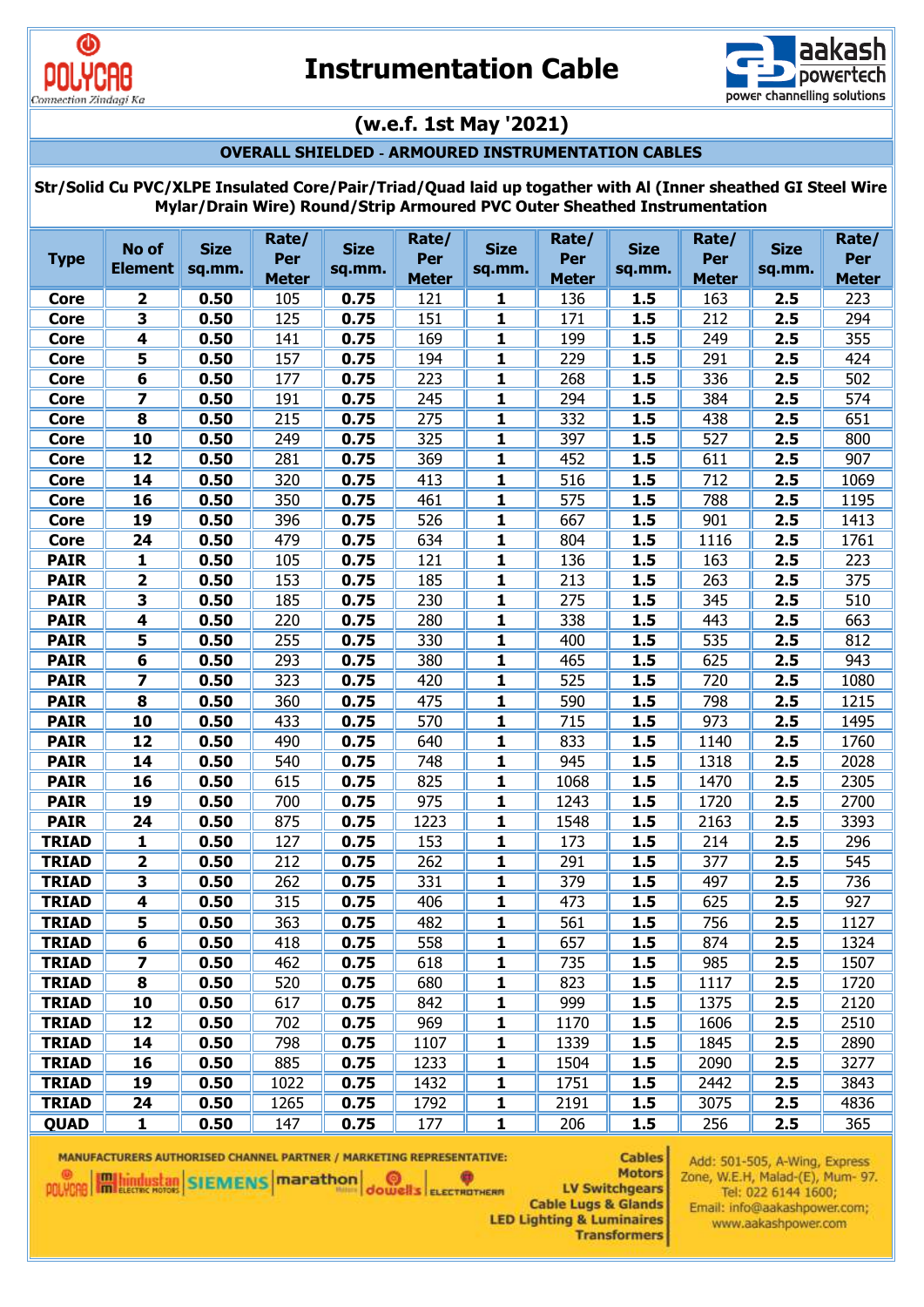



#### **OVERALL SHIELDED** ‐ **UN- ARMOURED INSTRUMENTATIION CABLES**

**Str/Solid Cu PVC/XLPE Insulated Core/Pair/Triad/Quad laid up togather with Al (Inner sheathed GI Steel Wire Mylar/Drain Wire) UN-Armoured PVC Outer Sheathed Instrumentation**

| <b>Type</b>  | No of<br><b>Element</b> | <b>Size</b><br>sq.mm. | Rate/<br>Per<br><b>Meter</b> | <b>Size</b><br>sq.mm. | Rate/<br>Per<br><b>Meter</b> | <b>Size</b><br>sq.mm. | Rate/<br>Per<br><b>Meter</b> | <b>Size</b><br>sq.mm. | Rate/<br>Per<br><b>Meter</b> | <b>Size</b><br>sq.mm. | Rate/<br>Per<br><b>Meter</b> |
|--------------|-------------------------|-----------------------|------------------------------|-----------------------|------------------------------|-----------------------|------------------------------|-----------------------|------------------------------|-----------------------|------------------------------|
| <b>PAIR</b>  | 1                       | 0.50                  | 66                           | 0.75                  | 80                           | 1                     | 95                           | 1.5                   | 113                          | 2.5                   | 156                          |
| <b>PAIR</b>  | $\overline{\mathbf{2}}$ | 0.50                  | 105                          | 0.75                  | 130                          | $\mathbf{1}$          | 156                          | 1.5                   | 220                          | 2.5                   | 299                          |
| <b>PAIR</b>  | 3                       | 0.50                  | 137                          | 0.75                  | 174                          | 1                     | 220                          | 1.5                   | 285                          | 2.5                   | 427                          |
| <b>PAIR</b>  | $\overline{\mathbf{4}}$ | 0.50                  | 156                          | 0.75                  | 220                          | $\mathbf{1}$          | 285                          | 1.5                   | 363                          | 2.5                   | 553                          |
| <b>PAIR</b>  | 5                       | 0.50                  | 206                          | 0.75                  | 270                          | $\mathbf{1}$          | 397                          | 1.5                   | 441                          | 2.5                   | 682                          |
| <b>PAIR</b>  | 6                       | 0.50                  | 235                          | 0.75                  | 299                          | $\mathbf{1}$          | 427                          | 1.5                   | 538                          | 2.5                   | 804                          |
| <b>PAIR</b>  | 7                       | 0.50                  | 254                          | 0.75                  | 345                          | 1                     | 441                          | 1.5                   | 599                          | 2.5                   | 931                          |
| <b>PAIR</b>  | 8                       | 0.50                  | 285                          | 0.75                  | 381                          | 1                     | 521                          | 1.5                   | 682                          | 2.5                   | 1060                         |
| <b>PAIR</b>  | 10                      | 0.50                  | 345                          | 0.75                  | 491                          | $\mathbf{1}$          | 631                          | 1.5                   | 854                          | 2.5                   | 1324                         |
| <b>PAIR</b>  | 12                      | 0.50                  | 414                          | 0.75                  | 565                          | 1                     | 744                          | 1.5                   | 1011                         | 2.5                   | 1560                         |
| <b>PAIR</b>  | 14                      | 0.50                  | 457                          | 0.75                  | 650                          | $\mathbf{1}$          | 854                          | 1.5                   | 1152                         | 2.5                   | 1797                         |
| <b>PAIR</b>  | 16                      | 0.50                  | 538                          | 0.75                  | 725                          | $\mathbf{1}$          | 979                          | 1.5                   | 1324                         | 2.5                   | 2051                         |
| <b>PAIR</b>  | 19                      | 0.50                  | 616                          | 0.75                  | 866                          | 1                     | 1136                         | 1.5                   | 1546                         | 2.5                   | 2412                         |
| <b>PAIR</b>  | 24                      | 0.50                  | 759                          | 0.75                  | 1073                         | 1                     | 1417                         | 1.5                   | 1943                         | 2.5                   | 3059                         |
| <b>TRIAD</b> | 1                       | 0.50                  | 88                           | 0.75                  | 99                           | $\mathbf{1}$          | 126                          | 1.5                   | 154                          | 2.5                   | 226                          |
| <b>TRIAD</b> | $\overline{\mathbf{2}}$ | 0.50                  | 145                          | 0.75                  | 178                          | $\mathbf{1}$          | 221                          | 1.5                   | 286                          | 2.5                   | 424                          |
| <b>TRIAD</b> | 3                       | 0.50                  | 194                          | 0.75                  | 237                          | 1                     | 301                          | 1.5                   | 397                          | 2.5                   | 600                          |
| <b>TRIAD</b> | 4                       | 0.50                  | 239                          | 0.75                  | 298                          | 1                     | 386                          | 1.5                   | 508                          | 2.5                   | 784                          |
| <b>TRIAD</b> | 5                       | 0.50                  | 288                          | 0.75                  | 361                          | 1                     | 472                          | 1.5                   | 625                          | 2.5                   | 973                          |
| <b>TRIAD</b> | 6                       | 0.50                  | 336                          | 0.75                  | 427                          | $\mathbf{1}$          | 555                          | 1.5                   | 744                          | 2.5                   | 1153                         |
| <b>TRIAD</b> | $\overline{\mathbf{z}}$ | 0.50                  | 381                          | 0.75                  | 482                          | $\mathbf{1}$          | 632                          | 1.5                   | 850                          | 2.5                   | 1327                         |
| <b>TRIAD</b> | 8                       | 0.50                  | 431                          | 0.75                  | 551                          | 1                     | 721                          | 1.5                   | 979                          | 2.5                   | 1513                         |
| <b>TRIAD</b> | 10                      | 0.50                  | 528                          | 0.75                  | 679                          | $\mathbf{1}$          | 902                          | 1.5                   | 1212                         | 2.5                   | 1881                         |
| <b>TRIAD</b> | 12                      | 0.50                  | 616                          | 0.75                  | 804                          | $\mathbf{1}$          | 1061                         | 1.5                   | 1431                         | 2.5                   | 2231                         |
| <b>TRIAD</b> | 14                      | 0.50                  | 704                          | 0.75                  | 925                          | 1                     | 1222                         | 1.5                   | 1652                         | 2.5                   | 2583                         |
| <b>TRIAD</b> | 16                      | 0.50                  | 806                          | 0.75                  | 1047                         | 1                     | 1388                         | 1.5                   | 1881                         | 2.5                   | 2951                         |
| <b>TRIAD</b> | 19                      | 0.50                  | 940                          | 0.75                  | 1224                         | $\mathbf{1}$          | 1628                         | 1.5                   | 2208                         | 2.5                   | 3480                         |
| <b>TRIAD</b> | 24                      | 0.50                  | 1175                         | 0.75                  | 1537                         | 1                     | 2043                         | 1.5                   | 2797                         | 2.5                   | 4383                         |
| QUAD         | 1                       | 0.50                  | 95                           | 0.75                  | 119                          | $\mathbf{1}$          | 152                          | 1.5                   | 206                          | 2.5                   | 299                          |

MANUFACTURERS AUTHORISED CHANNEL PARTNER / MARKETING REPRESENTATIVE: **ON THE REAL ENERGY CONSIDERED AND REAL PROPERTY OF A REAL PROPERTY OF A REAL PROPERTY OF A REAL PROPERTY OF A REAL PROPERTY OF A REAL PROPERTY OF A REAL PROPERTY OF A REAL PROPERTY OF A REAL PROPERTY OF A REAL PROPERTY OF** 

**Motors** LV Switchgears **Cable Lugs & Glands LED Lighting & Luminaires Transformers** 

**Cables**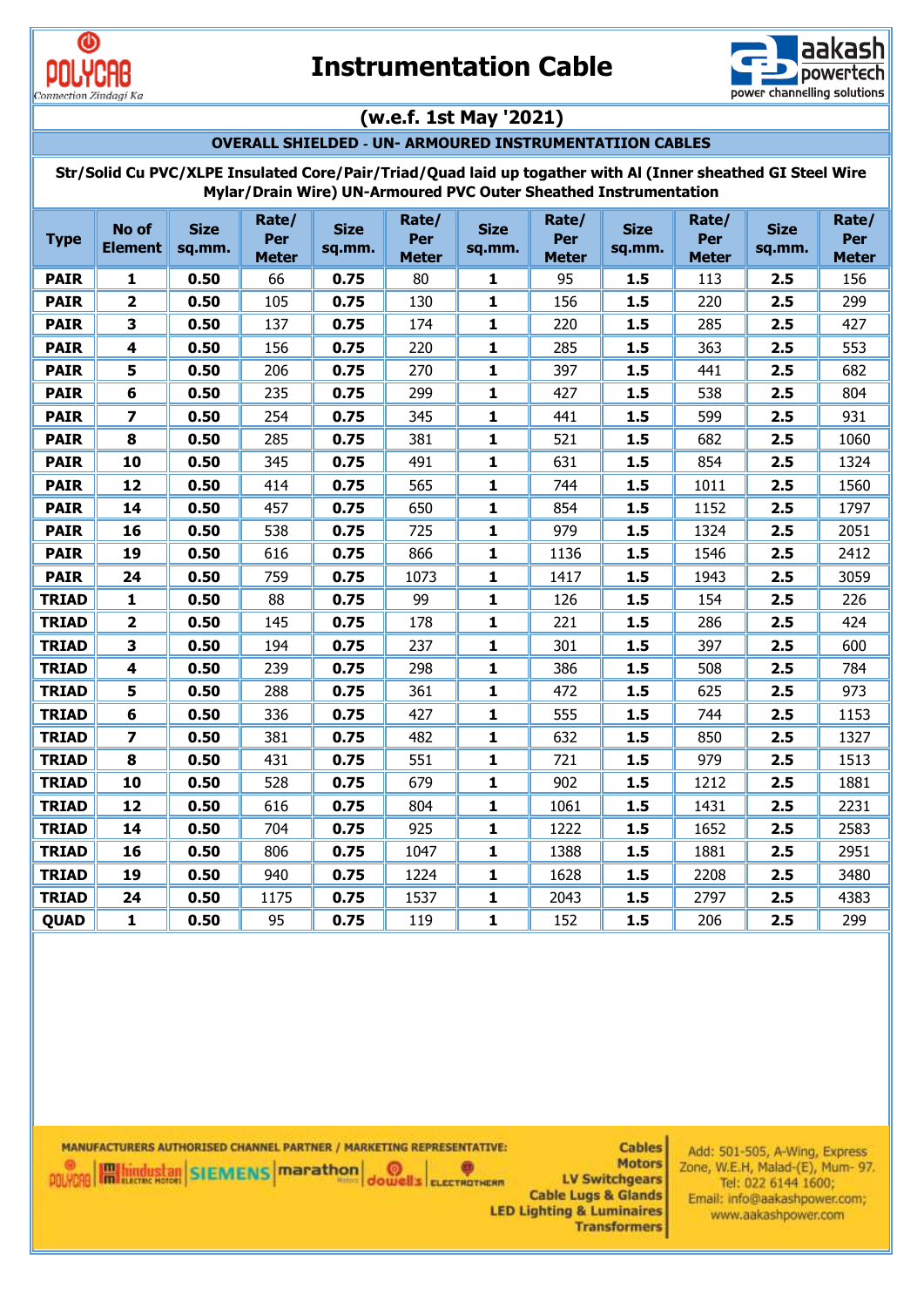



# **INDIVIDUAL & OVERALL SHIELDED** ‐ **ARMOURED INSTRUMENTATION CABLES**

**Str/Solid Cu PVC/XLPE Insulated Pair/Triad laid up individual & overall shielded with Al Mylar/Drain Wire, Inner sheathed, GI Steel Wire Round/Strip Armoured PVC Outer Sheathed Instrumentation Cables**

| <b>Type</b>  | No of<br><b>Element</b> | <b>Size</b><br>sq.mm. | Rate/<br>Per<br><b>Meter</b> | <b>Size</b><br>sq.mm. | Rate/<br>Per<br><b>Meter</b> | <b>Size</b><br>sq.mm. | Rate/<br>Per<br><b>Meter</b> | <b>Size</b><br>sq.mm. | Rate/<br>Per<br><b>Meter</b> | <b>Size</b><br>sq.mm. | Rate/<br>Per<br><b>Meter</b> |
|--------------|-------------------------|-----------------------|------------------------------|-----------------------|------------------------------|-----------------------|------------------------------|-----------------------|------------------------------|-----------------------|------------------------------|
| <b>PAIR</b>  | $\overline{\mathbf{2}}$ | 0.50                  | 211                          | 0.75                  | 235                          | 1                     | 268                          | 1.5                   | 327                          | 2.5                   | 451                          |
| <b>PAIR</b>  | 3                       | 0.50                  | 271                          | 0.75                  | 302                          | $\mathbf{1}$          | 353                          | 1.5                   | 435                          | 2.5                   | 613                          |
| <b>PAIR</b>  | 4                       | 0.50                  | 324                          | 0.75                  | 369                          | $\mathbf{1}$          | 431                          | 1.5                   | 545                          | 2.5                   | 758                          |
| <b>PAIR</b>  | 5                       | 0.50                  | 378                          | 0.75                  | 434                          | $\mathbf{1}$          | 515                          | 1.5                   | 632                          | 2.5                   | 915                          |
| <b>PAIR</b>  | 6                       | 0.50                  | 418                          | 0.75                  | 505                          | $\mathbf{1}$          | 582                          | 1.5                   | 746                          | 2.5                   | 1066                         |
| <b>PAIR</b>  | 7                       | 0.50                  | 476                          | 0.75                  | 558                          | $\mathbf{1}$          | 665                          | 1.5                   | 841                          | 2.5                   | 1212                         |
| <b>PAIR</b>  | 8                       | 0.50                  | 542                          | 0.75                  | 616                          | $\mathbf{1}$          | 744                          | 1.5                   | 952                          | 2.5                   | 1382                         |
| <b>PAIR</b>  | 10                      | 0.50                  | 640                          | 0.75                  | 753                          | $\mathbf{1}$          | 907                          | 1.5                   | 1165                         | 2.5                   | 1696                         |
| <b>PAIR</b>  | 12                      | 0.50                  | 715                          | 0.75                  | 875                          | $\mathbf{1}$          | 1038                         | 1.5                   | 1360                         | 2.5                   | 1940                         |
| <b>PAIR</b>  | 14                      | 0.50                  | 828                          | 0.75                  | 985                          | $\mathbf{1}$          | 1201                         | 1.5                   | 1552                         | 2.5                   | 2295                         |
| <b>PAIR</b>  | 16                      | 0.50                  | 930                          | 0.75                  | 1109                         | $\mathbf{1}$          | 1349                         | 1.5                   | 1750                         | 2.5                   | 2597                         |
| <b>PAIR</b>  | 19                      | 0.50                  | 1063                         | 0.75                  | 1274                         | $\mathbf{1}$          | 1558                         | 1.5                   | 2044                         | 2.5                   | 3035                         |
| <b>PAIR</b>  | 24                      | 0.50                  | 1324                         | 0.75                  | 1601                         | $\mathbf{1}$          | 1958                         | 1.5                   | 2578                         | 2.5                   | 3818                         |
| <b>TRAID</b> | $\overline{\mathbf{2}}$ | 0.50                  | 259                          | 0.75                  | 299                          | $\mathbf{1}$          | 338                          | 1.5                   | 421                          | 2.5                   | 581                          |
| <b>TRAID</b> | 3                       | 0.50                  | 324                          | 0.75                  | 383                          | $\mathbf{1}$          | 442                          | 1.5                   | 560                          | 2.5                   | 794                          |
| <b>TRAID</b> | 4                       | 0.50                  | 395                          | 0.75                  | 474                          | $\mathbf{1}$          | 549                          | 1.5                   | 688                          | 2.5                   | 1009                         |
| <b>TRAID</b> | 5                       | 0.50                  | 463                          | 0.75                  | 561                          | $\mathbf{1}$          | 658                          | 1.5                   | 840                          | 2.5                   | 1238                         |
| <b>TRAID</b> | 6                       | 0.50                  | 536                          | 0.75                  | 640                          | $\mathbf{1}$          | 756                          | 1.5                   | 984                          | 2.5                   | 1453                         |
| <b>TRAID</b> | $\overline{\mathbf{z}}$ | 0.50                  | 592                          | 0.75                  | 714                          | $\mathbf{1}$          | 848                          | 1.5                   | 1113                         | 2.5                   | 1651                         |
| <b>TRAID</b> | 8                       | 0.50                  | 662                          | 0.75                  | 820                          | $\mathbf{1}$          | 963                          | 1.5                   | 1271                         | 2.5                   | 1884                         |
| <b>TRAID</b> | 10                      | 0.50                  | 796                          | 0.75                  | 991                          | $\mathbf{1}$          | 1179                         | 1.5                   | 1559                         | 2.5                   | 2341                         |
| <b>TRAID</b> | 12                      | 0.50                  | 921                          | 0.75                  | 1152                         | $\mathbf{1}$          | 1378                         | 1.5                   | 1821                         | 2.5                   | 2744                         |
| <b>TRAID</b> | 14                      | 0.50                  | 1038                         | 0.75                  | 1309                         | $\mathbf{1}$          | 1582                         | 1.5                   | 2102                         | 2.5                   | 3161                         |
| <b>TRAID</b> | 16                      | 0.50                  | 1167                         | 0.75                  | 1476                         | $\mathbf{1}$          | 1775                         | 1.5                   | 2378                         | 2.5                   | 3587                         |
| <b>TRAID</b> | 19                      | 0.50                  | 1352                         | 0.75                  | 1715                         | $\mathbf{1}$          | 2082                         | 1.5                   | 2796                         | 2.5                   | 4203                         |
| <b>TRAID</b> | 24                      | 0.50                  | 1696                         | 0.75                  | 2158                         | $\mathbf{1}$          | 2627                         | 1.5                   | 3493                         | 2.5                   | 5319                         |

MANUFACTURERS AUTHORISED CHANNEL PARTNER / MARKETING REPRESENTATIVE:

 $\bullet$ 

G

**Manufacture SCIEMENS** marathon

**Cables Motors** LV Switchgears dowell's ELECTROTHERM **Cable Lugs & Glands LED Lighting & Luminaires Transformers**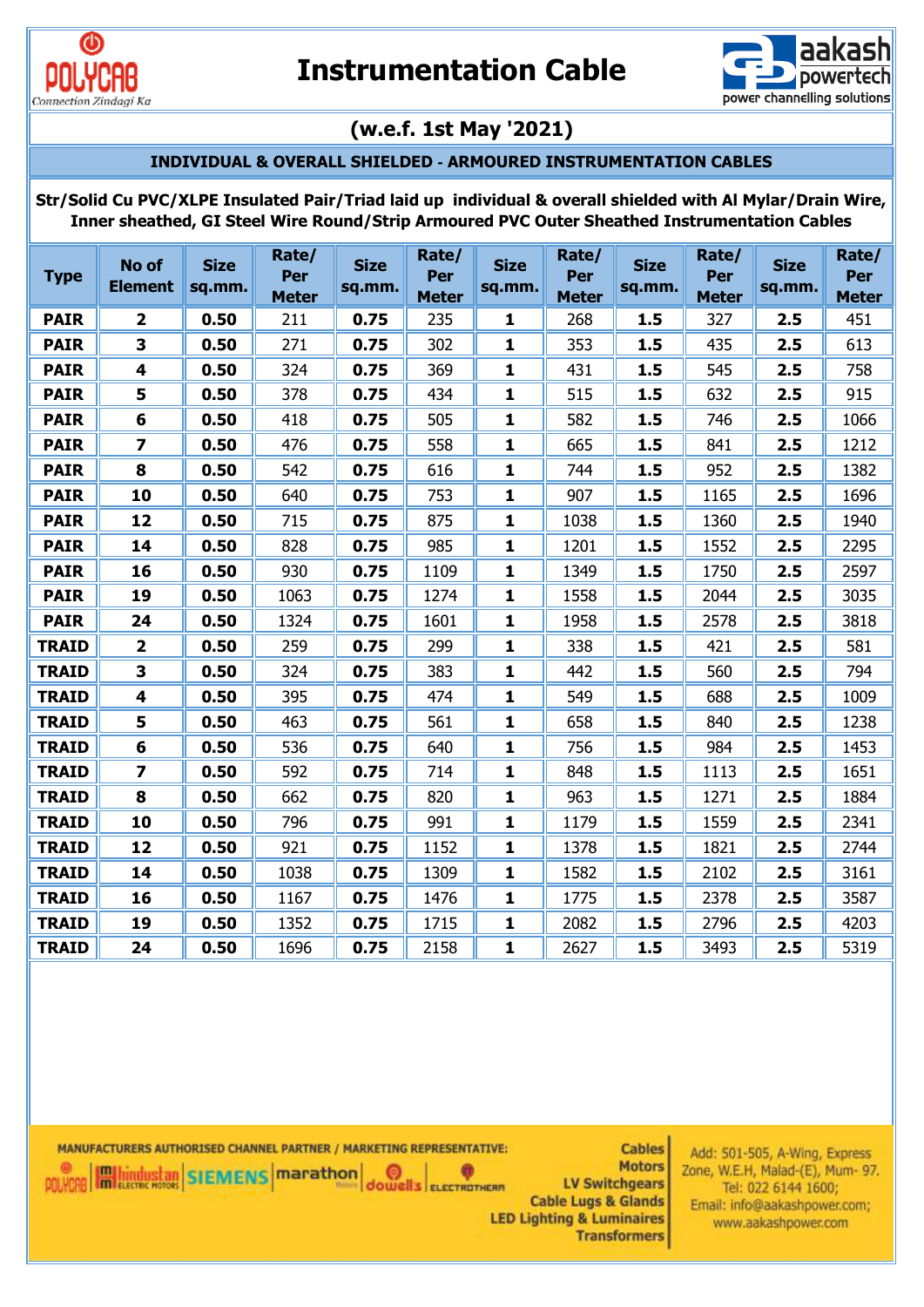



### **INDIVIDUAL & OVERALL SHIELDED** ‐ **UN-ARMOURED INSTRUMENTATION CABLES**

**Str/Solid Cu PVC/XLPE Insulated Pair/Triad laid up, individual & overall shielded with Al Mylar/Drain Wire, Inner sheathed, UN-Armoured PVC Outer Sheathed Instrumentation Cables**

| <b>Type</b>  | No of<br><b>Element</b> | <b>Size</b><br>sq.mm. | Rate/<br>Per<br><b>Meter</b> | <b>Size</b><br>sq.mm. | Rate/<br>Per<br><b>Meter</b> | <b>Size</b><br>sq.mm. | Rate/<br>Per<br><b>Meter</b> | <b>Size</b><br>sq.mm. | Rate/<br>Per<br><b>Meter</b> | <b>Size</b><br>sq.mm. | Rate/<br>Per<br><b>Meter</b> |
|--------------|-------------------------|-----------------------|------------------------------|-----------------------|------------------------------|-----------------------|------------------------------|-----------------------|------------------------------|-----------------------|------------------------------|
| <b>PAIR</b>  | $\overline{\mathbf{2}}$ | 0.50                  | 137                          | 0.75                  | 156                          | 1                     | 192                          | 1.5                   | 235                          | 2.5                   | 332                          |
| <b>PAIR</b>  | 3                       | 0.50                  | 174                          | 0.75                  | 220                          | 1                     | 270                          | 1.5                   | 332                          | 2.5                   | 475                          |
| <b>PAIR</b>  | 4                       | 0.50                  | 220                          | 0.75                  | 270                          | 1                     | 332                          | 1.5                   | 427                          | 2.5                   | 616                          |
| <b>PAIR</b>  | 5                       | 0.50                  | 270                          | 0.75                  | 332                          | 1                     | 414                          | 1.5                   | 521                          | 2.5                   | 759                          |
| <b>PAIR</b>  | $6\phantom{1}6$         | 0.50                  | 317                          | 0.75                  | 397                          | 1                     | 491                          | 1.5                   | 616                          | 2.5                   | 902                          |
| <b>PAIR</b>  | $\overline{z}$          | 0.50                  | 363                          | 0.75                  | 441                          | 1                     | 553                          | 1.5                   | 694                          | 2.5                   | 1027                         |
| <b>PAIR</b>  | 8                       | 0.50                  | 414                          | 0.75                  | 505                          | 1                     | 631                          | 1.5                   | 804                          | 2.5                   | 1184                         |
| <b>PAIR</b>  | 10                      | 0.50                  | 505                          | 0.75                  | 631                          | 1                     | 789                          | 1.5                   | 995                          | 2.5                   | 1450                         |
| <b>PAIR</b>  | 12                      | 0.50                  | 587                          | 0.75                  | 744                          | 1                     | 916                          | 1.5                   | 1164                         | 2.5                   | 1735                         |
| <b>PAIR</b>  | 14                      | 0.50                  | 694                          | 0.75                  | 854                          | 1                     | 1073                         | 1.5                   | 1356                         | 2.5                   | 2003                         |
| <b>PAIR</b>  | 16                      | 0.50                  | 775                          | 0.75                  | 964                          | $\mathbf{1}$          | 1202                         | 1.5                   | 1546                         | 2.5                   | 2287                         |
| <b>PAIR</b>  | 19                      | 0.50                  | 902                          | 0.75                  | 1136                         | 1                     | 1417                         | 1.5                   | 1814                         | 2.5                   | 2699                         |
| <b>PAIR</b>  | 24                      | 0.50                  | 1136                         | 0.75                  | 1417                         | $\mathbf{1}$          | 1783                         | 1.5                   | 2287                         | 2.5                   | 3393                         |
| <b>TRAID</b> | $\overline{\mathbf{2}}$ | 0.50                  | 187                          | 0.75                  | 211                          | 1                     | 257                          | 1.5                   | 324                          | 2.5                   | 467                          |
| <b>TRAID</b> | 3                       | 0.50                  | 249                          | 0.75                  | 288                          | 1                     | 355                          | 1.5                   | 449                          | 2.5                   | 660                          |
| <b>TRAID</b> | 4                       | 0.50                  | 315                          | 0.75                  | 369                          | 1                     | 457                          | 1.5                   | 585                          | 2.5                   | 866                          |
| <b>TRAID</b> | 5                       | 0.50                  | 381                          | 0.75                  | 446                          | 1                     | 555                          | 1.5                   | 712                          | 2.5                   | 1065                         |
| <b>TRAID</b> | $6\phantom{1}6$         | 0.50                  | 442                          | 0.75                  | 526                          | $\mathbf{1}$          | 658                          | 1.5                   | 856                          | 2.5                   | 1265                         |
| <b>TRAID</b> | $\overline{\mathbf{z}}$ | 0.50                  | 502                          | 0.75                  | 599                          | 1                     | 753                          | 1.5                   | 979                          | 2.5                   | 1453                         |
| <b>TRAID</b> | 8                       | 0.50                  | 570                          | 0.75                  | 692                          | $\mathbf{1}$          | 866                          | 1.5                   | 1116                         | 2.5                   | 1660                         |
| <b>TRAID</b> | 10                      | 0.50                  | 712                          | 0.75                  | 852                          | 1                     | 1069                         | 1.5                   | 1382                         | 2.5                   | 2074                         |
| <b>TRAID</b> | 12                      | 0.50                  | 836                          | 0.75                  | 1000                         | 1                     | 1260                         | 1.5                   | 1631                         | 2.5                   | 2462                         |
| <b>TRAID</b> | 14                      | 0.50                  | 959                          | 0.75                  | 1152                         | 1                     | 1453                         | 1.5                   | 1887                         | 2.5                   | 2850                         |
| <b>TRAID</b> | 16                      | 0.50                  | 1080                         | 0.75                  | 1306                         | 1                     | 1650                         | 1.5                   | 2144                         | 2.5                   | 3239                         |
| <b>TRAID</b> | 19                      | 0.50                  | 1265                         | 0.75                  | 1530                         | 1                     | 1939                         | 1.5                   | 2538                         | 2.5                   | 3792                         |
| <b>TRAID</b> | 24                      | 0.50                  | 1585                         | 0.75                  | 1935                         | 1                     | 2452                         | 1.5                   | 3191                         | 2.5                   | 4803                         |

MANUFACTURERS AUTHORISED CHANNEL PARTNER / MARKETING REPRESENTATIVE: POLYCAR **Hallingestap** SIEMENS marathon

**Motors O LV Switchgears Cable Lugs & Glands LED Lighting & Luminaires Transformers** 

0

**Cables**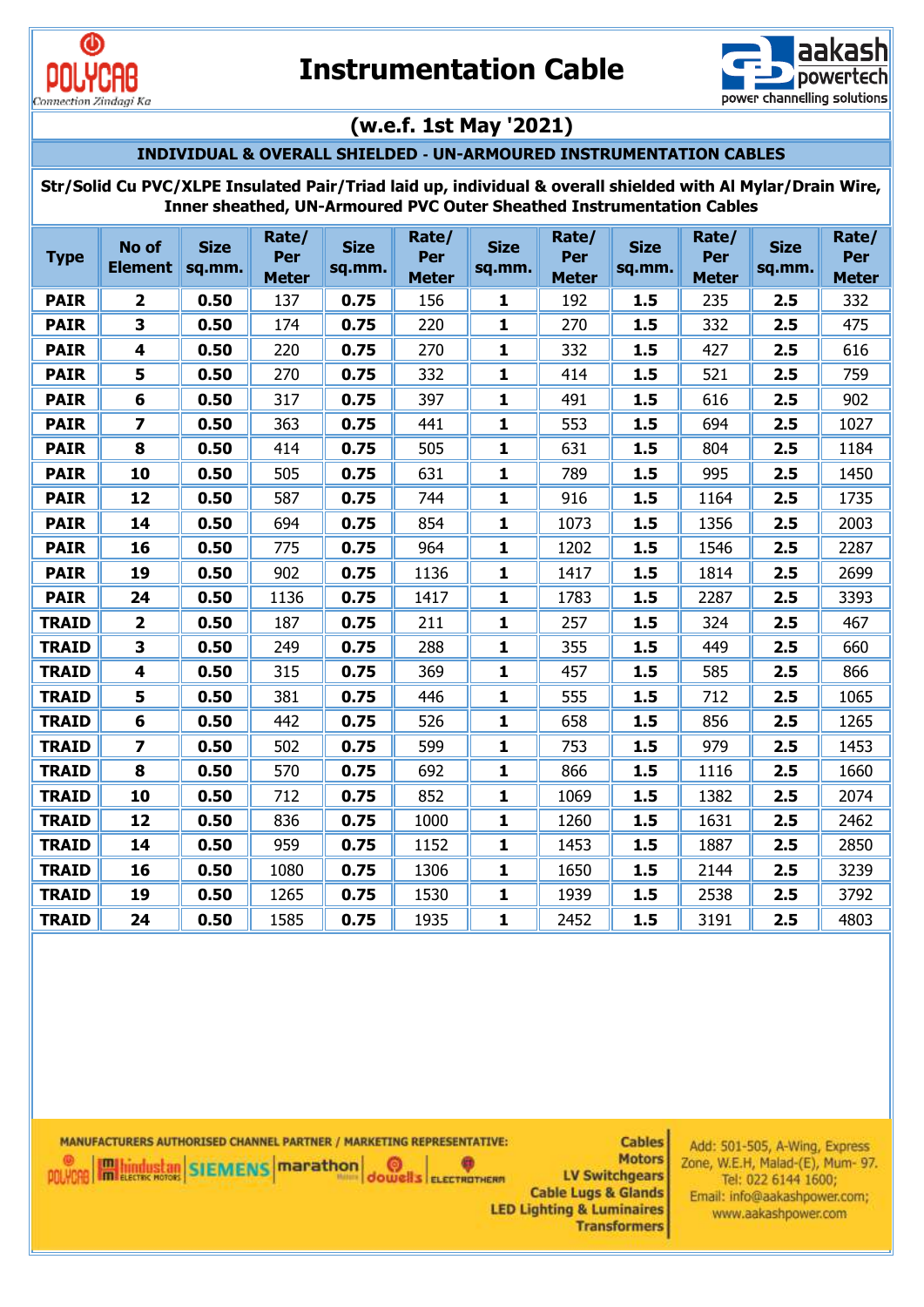

# **JELLY FILLED CABLE**



#### **(w.e.f. 1st May '2021)**

**Rate/Mtr**

#### **JELLY FILLED TELEPHONE CABLES**

 **"POLYCAB" Jelly Filled Telephone Cables, Solid Annealed Copper, Polythene Insulated, Petroleum Jelly Filled With Poly-Al Laminate Moisture Barrier, Polythene Sheathed, Unarmoured Polythene Jacketed Telephone Cables As Per Dot/ Polycab Specification** 

| <b>Size</b>         | 5 Pair | 10 Pair | 20 Pair            | 50 Pair | 100 Pair | 200 Pair |
|---------------------|--------|---------|--------------------|---------|----------|----------|
| $\sim$ $\sim$<br>υ. | 76     | 130     | 221<br>791<br>____ | 534     | 1026     | 2015     |

 **"POLYCAB" Jelly Filled Telephone Cables, Solid Annealed Copper, Polythene Insulated, Petroleum Jelly Filled With Poly-Al Laminate Moisture Barrier, Polythene Sheathed, Armoured Polythene Jacketed Telephone Cables As Per Dot/ Polycab Specification** 

| <b>Size</b>   | 5 Pair | 10 Pair | 20 Pair | 50 Pair | 100 Pair | 200 Pair |
|---------------|--------|---------|---------|---------|----------|----------|
| $\sim$<br>υ.υ | 127    | 197     | 310     | 627     | 1167     | 2293     |

 **"POLYCAB", Solid Copper Conductor, Polythene Insulation, Twisted Pairs, Lay-Up, Ext St1 Grey Pvc Inner Sheath, Single Layer Gs Round Wire Armoured, Ext. St1 Grey Pvc Outer Sheathed Telephone Armoured Cables As Per BSNL GR/WR-06/03 Mar 2002.** 

| <b>Size</b>                 | 2 Pair | 5 Pair | 10 Pair    | 20 Pair |  |
|-----------------------------|--------|--------|------------|---------|--|
| $\sim$ $\sim$<br><b>U.J</b> | 100    | 154    | 22F<br>225 | 300     |  |

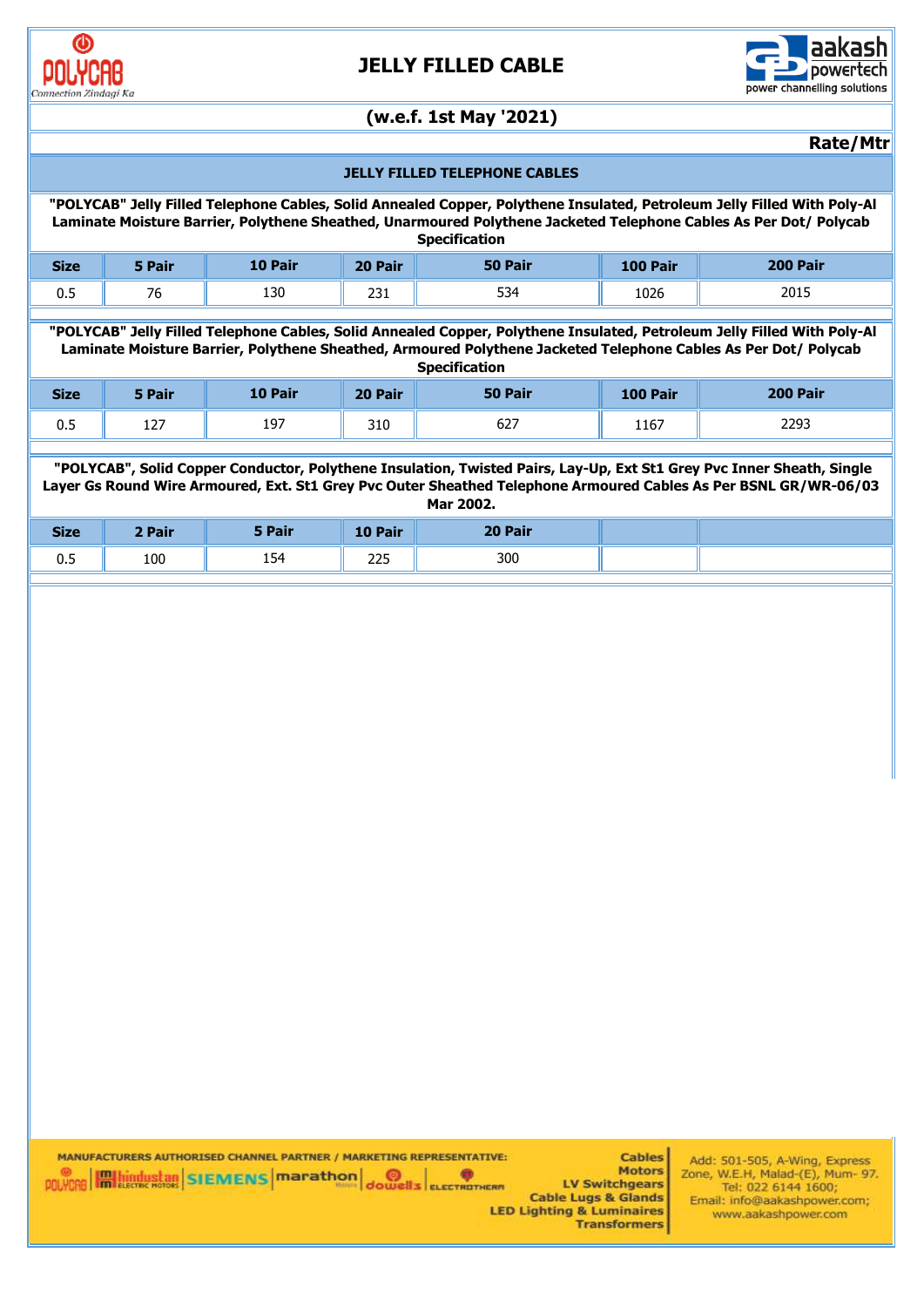

# **RS 485 CABLE**



# **RS 485 CABLES (Armoured)**

# **(w.e.f. 1st May '2021)**

**500 V, Str. Cu/ Poyethylene Ins/ Pairs Overall shielded with Al-mylar tape along with 0.5 mm² ATC Drain Wire & Tinned Annealed copper wire braid (80% Coverage) / Extr. PVC ST1/ Armoured/ PVC ST1 sheathed Cable**

| <b>Pairs</b> | <b>Size in Guage</b> | Size in Sq. mm | <b>Rs. / Mtr.</b> |
|--------------|----------------------|----------------|-------------------|
|              | 24 AWG               | 0.205          | 130               |
|              | 22 AWG               | 0.32           | 143               |
| 1 Pair       | 20 AWG               | 0.50           | 160               |
|              | 18 AWG               | 0.80           | 188               |
|              | 17 AWG               | 1.00           | 203               |
|              |                      |                |                   |
| 2 Pair       | 24 AWG               | 0.205          | 188               |
|              | 22 AWG               | 0.32           | 210               |
|              | 20 AWG               | 0.50           | 238               |
|              | 18 AWG               | 0.80           | 293               |
|              | 17 AWG               | 1.00           | 320               |

# **RS 485 CABLES (Un Armoured)**

**500 V, Str. Cu/ Polyethylene Ins/ Pairs Overall shielded with Al-mylar tape along with 0.5 mm² ATC Drain Wire & Tinned Annealed copper wire braid (80% Coverage) / UnArmoured/ PVC ST1 sheathed Cable**

| <b>Pairs</b> | <b>Size in Guage</b> | Size in Sq. mm | <b>Rs. / Mtr.</b> |  |  |
|--------------|----------------------|----------------|-------------------|--|--|
|              | 24 AWG               | 0.205          | 80                |  |  |
|              | 22 AWG               | 0.32           | 90                |  |  |
| 1 Pair       | 20 AWG               | 0.50           | 103               |  |  |
|              | 18 AWG               | 0.80           | 128               |  |  |
|              | 17 AWG               | 1.00           | 140               |  |  |
|              |                      |                |                   |  |  |
| 2 Pair       | 24 AWG               | 0.205          | 120               |  |  |
|              | 22 AWG               | 0.32           | 143               |  |  |
|              | 20 AWG               | 0.50           | 165               |  |  |
|              | 18 AWG               | 0.80           | 213               |  |  |
|              | 17 AWG               | 1.00           | 240               |  |  |

**SELECTROTHERM** 

MANUFACTURERS AUTHORISED CHANNEL PARTNER / MARKETING REPRESENTATIVE: **Minimustan** SIEMENS **marathon**  $\circ$ 

Cables **Motors LV Switchgears Cable Lugs & Glands LED Lighting & Luminaires** 

Tennesse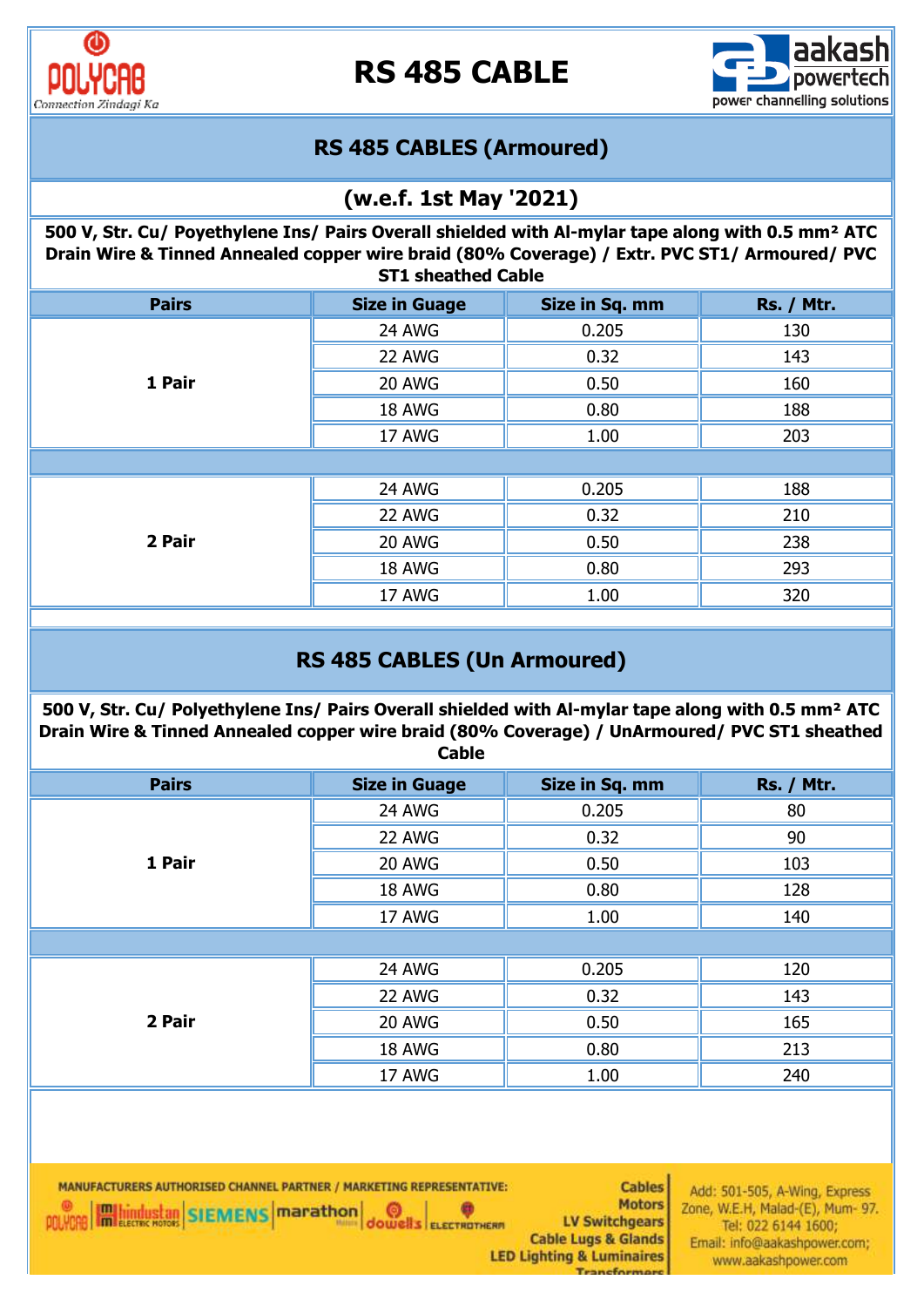

# **RS 485 CABLE**



# **RS 485 CABLES (Armoured)**

# **(w.e.f. 1st May '2021)**

**500 V, Str. Cu/ Poyethylene Ins/ Pairs Overall shielded with Al-mylar tape along with 0.5 mm² ATC Drain Wire & Tinned Annealed copper wire braid (80% Coverage) / LSZH Extr. PVC ST1/ Armoured/ LSZH sheathed Cable**

| <b>Pairs</b> | <b>Size in Guage</b> | Size in Sq. mm | <b>Rs. / Mtr.</b> |
|--------------|----------------------|----------------|-------------------|
|              | 24 AWG               | 0.205          | 143               |
|              | 22 AWG               | 0.32           | 157               |
| 1 Pair       | 20 AWG               | 0.50           | 176               |
|              | 18 AWG               | 0.80           | 207               |
|              | 17 AWG               | 1.00           | 223               |
|              |                      |                |                   |
|              | 24 AWG               | 0.205          | 207               |
|              | 22 AWG               | 0.32           | 231               |
| 2 Pair       | 20 AWG               | 0.50           | 262               |
|              | 18 AWG               | 0.80           | 322               |
|              | 17 AWG               | 1.00           | 352               |

# **RS 485 CABLES (Un Armoured)**

**500 V, Str. Cu/ Polyethylene Ins/ Pairs Overall shielded with Al-mylar tape along with 0.5 mm² ATC Drain Wire & Tinned Annealed copper wire braid (80% Coverage) / UnArmoured/ LSZH sheathed Cable**

| <b>Pairs</b> | <b>Size in Guage</b> | Size in Sq. mm | <b>Rs. / Mtr.</b> |
|--------------|----------------------|----------------|-------------------|
|              | 24 AWG               | 0.205          | 88                |
|              | 22 AWG               | 0.32           | 99                |
| 1 Pair       | 20 AWG               | 0.50           | 113               |
|              | 18 AWG               | 0.80           | 141               |
|              | 17 AWG               | 1.00           | 154               |
|              |                      |                |                   |
| 2 Pair       | 24 AWG               | 0.205          | 132               |
|              | 22 AWG               | 0.32           | 157               |
|              | 20 AWG               | 0.50           | 182               |
|              | 18 AWG               | 0.80           | 234               |
|              | 17 AWG               | 1.00           | 264               |

MANUFACTURERS AUTHORISED CHANNEL PARTNER / MARKETING REPRESENTATIVE: **DOLLYDRE HALL ARRAIGNMENT STEMENS Marathon** Θ e **dowells** ELECTROTHERM

**Cables Motors LV Switchgears Cable Lugs & Glands**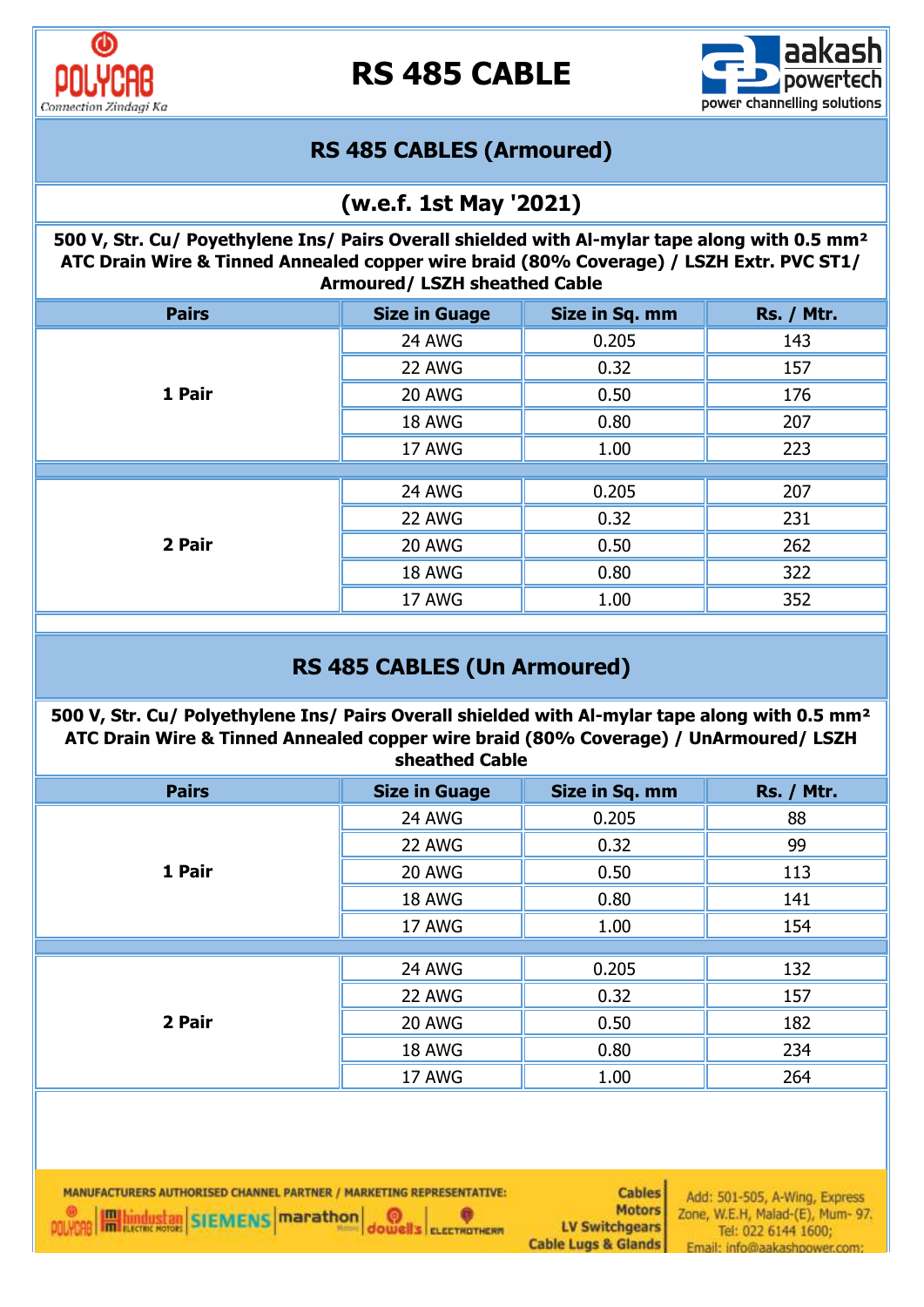

# **FS Cable**



**Rate/Mtr**

## **FIRE SURVIVAL CABLES**

### **(w.e.f. 1st May '2021)**

**Stranded Annealed Bare Copper Conductor /950° Mica Tape Wrapped/Xlpe Insulation/Cores Laid up together/Fibre Glass Tape Wrapped/FRLS Inner Sheathed/GI Wire Strip Armoured/ FRLS Outersheathed Fire Survival Cables**

| <b>Size in</b><br>Sq.mm. | 2 Cores | 3 Cores | 3.5 Cores | <b>4 Cores</b> |
|--------------------------|---------|---------|-----------|----------------|
| 1.5                      | 276     | 344     |           | 419            |
| 2.5                      | 344     | 440     |           | 543            |
| 4                        | 405     | 530     |           | 663            |
| 6                        | 524     | 701     |           | 887            |
| 10                       | 740     | 1013    |           | 1295           |
| 16                       | 982     | 1371    |           | 1804           |
| 25                       | 1400    | 2017    | 2429      | 2651           |
| 35                       | 1863    | 2703    | 3124      | 3567           |
| 50                       | 2455    | 3589    | 4209      | 4752           |
| 70                       | 3413    | 5014    | 5866      | 6640           |
| 95                       | 4486    | 6604    | 7714      | 8753           |
| 120                      | 5581    | 8252    | 9833      | 10958          |
| 150                      | 6834    | 10120   | 11692     | 13428          |
| 185                      | 8444    | 12515   | 14650     | 16602          |
| 240                      | 10735   | 15945   | 18635     | 21174          |
| 300                      | 13299   | 19757   | 23057     | 26261          |
| 400                      | 17312   | 25754   | 29849     | 34235          |
|                          |         |         |           |                |

**Stranded Annealed Bare Copper Conductor /950° Mica Tape Wrapped/Xlpe Insulation/Cores Laid up together/Fibre Glass Tape Wrapped/Zero Halogen Inner Sheathed/GI Wire Strip Armoured/ Zero Halogen Outersheathed Fire Survival Cables**

| <b>Size in</b><br>Sq.mm. | 2 Cores | 3 Cores | 3.5 Cores | <b>4 Cores</b> |
|--------------------------|---------|---------|-----------|----------------|
| 1.5                      | 308     | 378     |           | 459            |
| 2.5                      | 378     | 477     |           | 583            |
| 4                        | 441     | 568     |           | 706            |
| 6                        | 561     | 741     |           | 932            |
| 10                       | 785     | 1058    |           | 1346           |
| 16                       | 1024    | 1415    |           | 1862           |
| 25                       | 1453    | 2075    | 2493      | 2717           |
| 35                       | 1920    | 2767    | 3193      | 3642           |
| 50                       | 2519    | 3660    | 4287      | 4841           |
| 70                       | 3491    | 5105    | 5965      | 6746           |
| 95                       | 4575    | 6702    | 7823      | 8870           |
| 120                      | 5676    | 8360    | 9963      | 11098          |
| 150                      | 6948    | 10252   | 11840     | 13593          |
| 185                      | 8570    | 12671   | 14827     | 16795          |
| 240                      | 10888   | 16134   | 18846     | 21407          |
| 300                      | 13479   | 19977   | 23304     | 26542          |
| 400                      | 17537   | 26035   | 30164     | 34581          |

**MANUFACTURERS AUTHORISED CHANNEL PARTNER / MARKETING REPRESENTATIVE: POLYDRE EMINIONISM SIEMENS Marathon** dowells exernation

**Cables Motors** LV Switchgears **Cable Lugs & Glands** 

Add: 501-505, A-Wing, Express Zone, W.E.H, Malad-(E), Mum- 97. Tel: 022 6144 1600; Email: info@aakashpower.com; www.aakashpower.com

**LED Lighting & Luminaires**